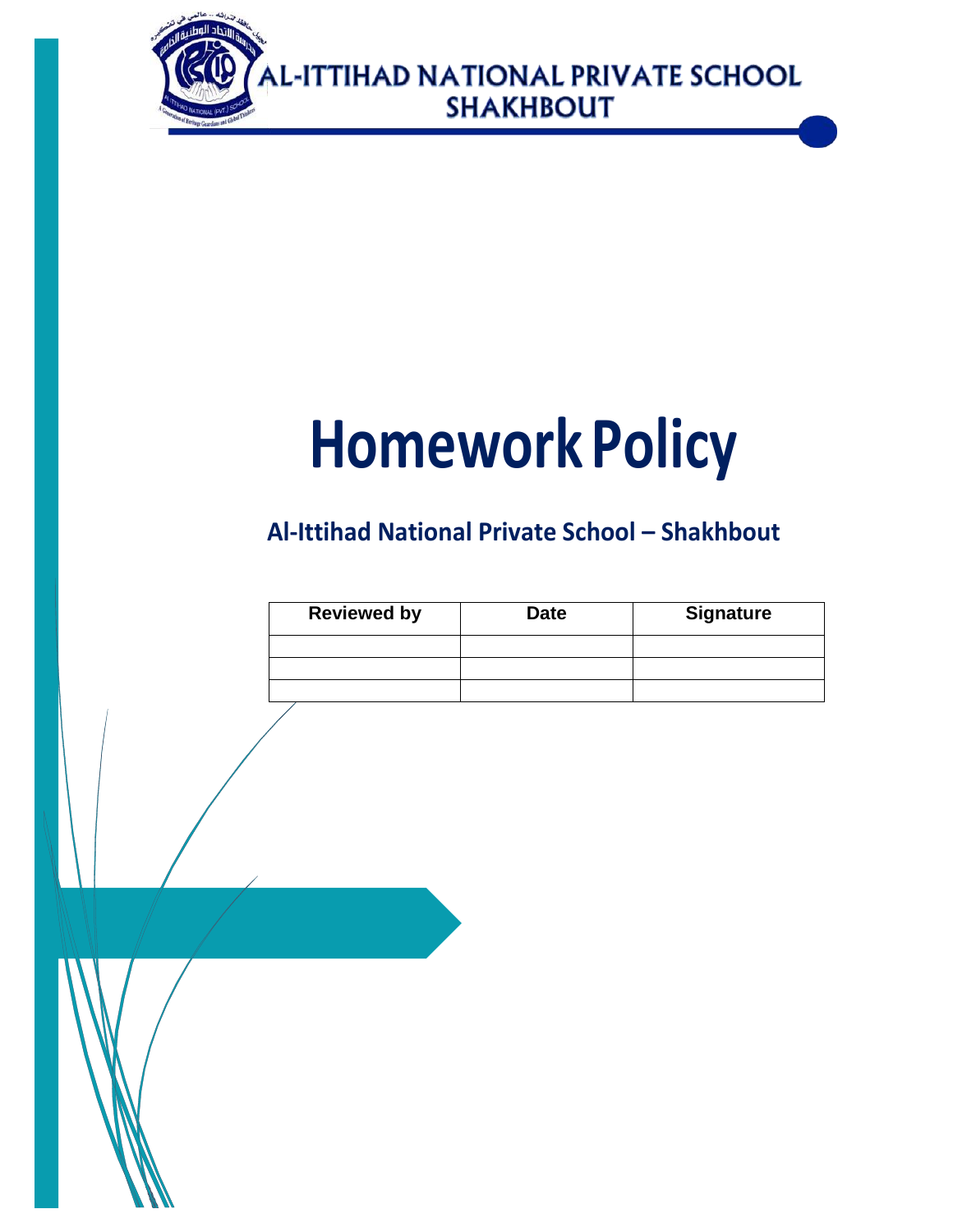# **1 Introduction:**

High achievement is the goal for all students. Teachers, students and parents are expected to work together to help meet the expectations specified by Al-Ittihad Private Schools Curriculum.

**INPSS Mission** We at INPS Shakhbout are committed to the intellectual and personal development of our students by providing programs that inspire and empower them to be active national and global citizens.

**INPSS Vision** To create a generation of heritage guardians and global thinkers.

# **INPSS Core Values**

- $\checkmark$  Honesty
- $\checkmark$  Tolerance
- $\checkmark$  Lovalty
- $\checkmark$  Belonging
- $\checkmark$  Respect
- $\checkmark$  Resilience
- $\checkmark$  Empathy

# **2 Purpose:**

The purposes of this policy are as follows:

- To provide specific guidelines on homework for teachers, parents and students.
- To help promote and foster positive attitudes/ experiences about homework.
- Tohelpincreasethelevelofcommunicationbetweenhomeandschool,especially as it relatesto homework assignments.

# **3 Definition:**

Homework is defined as educational tasks that are meant to be carried out or completed during non-class hours.

Homework is an aid in building life-long learning skills such as self-discipline, task commitment, time management, responsibility, independence initiative and problem solving.

First, homework should help document what students learned and how able they are to apply their new learning. Second, homework should play a role in planning what the next instructional steps should be. Homework should point to what needs to be retaught and indicate when students are ready tomove on.

# **4 Characteristics of Effective Homework:**

- Meaningful andrelevant
- Purposefully planned to avoid student overload
- Clearly articulated by the teacher and understood by students
- Differentiated tomeet student learning needs
- Reviewed in a timely manner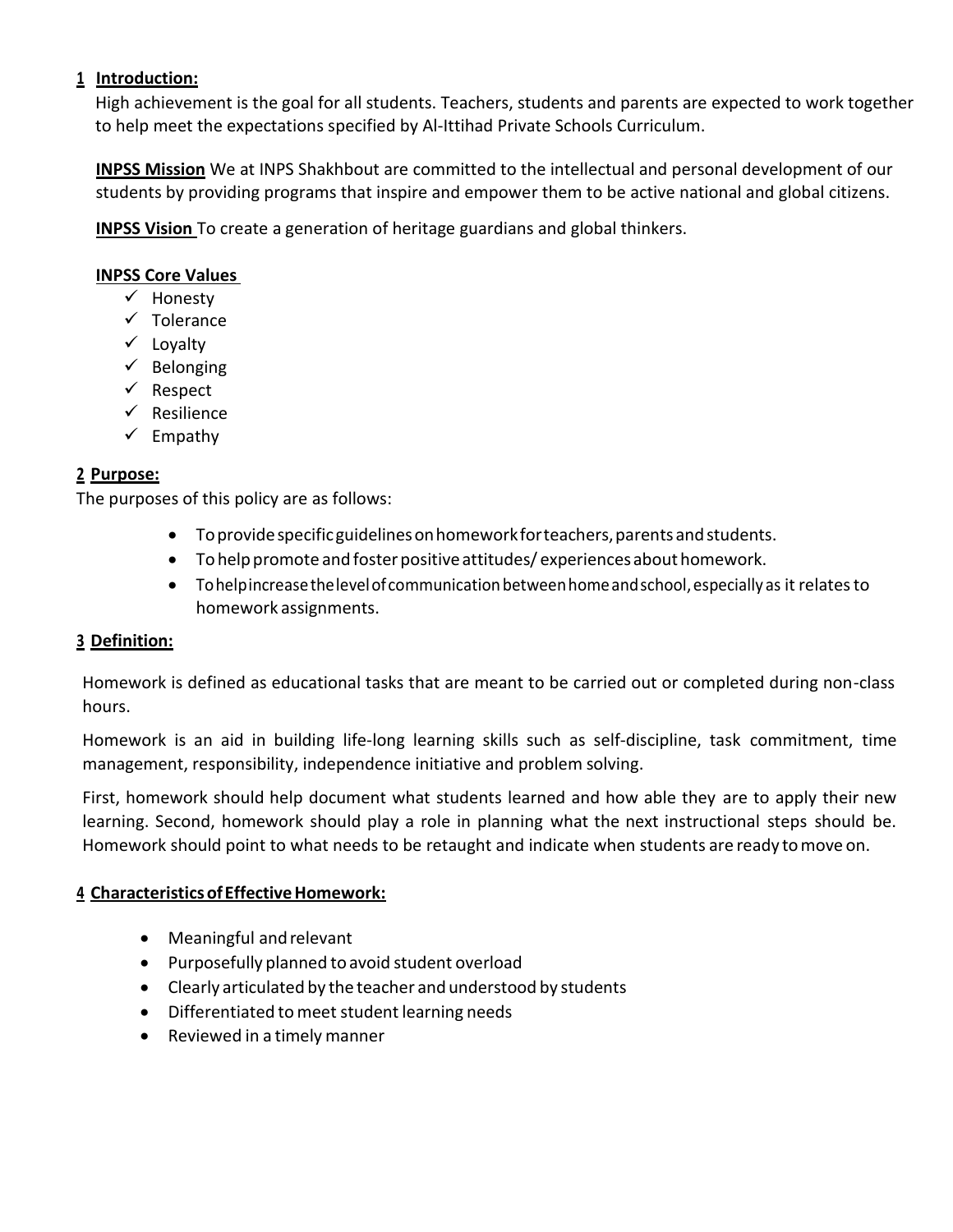#### **5 Types of Homework Assignments**

Homework assignments include:

- Practice exercisesto reinforce skills already learned in class.
- Preview assignments to prepare for subsequent lessons.
- Extension assignmentstotransfernewskillsorconceptstonewsituations.
- Creative activitiestointegratemanyskillstoward theproductionofa response or product.
- Projects / research work / Interviews / ....

# **6 Implementation:**

Schoolswillensurethat homeworkisan integral partof thecurriculumandisplannedand prepared alongside all other programs of learning.

# **7 Responsibilities of staff:**

# **7.1 School Principal'sRole:**

- CommunicatinghomeworkpolicytoSchool Vice Principal,HOSs,teachers,students and parents.
- Encouraging parents to communicate with the School Vice Principal if a student's homeworkassignmentsareexcessiveornotsufficiently challengingto thestudent, according to the parents' views.
- Review homework samples periodically.
- Approve the homeworkpolicy.
- Monitor implementation of policy.

# **7.2 Teacher's Role:**

- Assign relevant,challengingand meaningfulhomeworkthatreinforces classroom learning.
- Give clearinstruction andmake sure studentsunderstand thepurpose.
- Give feedback and/or correct homework.
- Communicate with otherteachers.
- Involve parentsand contact them through administration if a pattern of late or incomplete homeworkdevelops.

# **7.3 Responsibilities ofParents:**

- Set a regular, uninterrupted study time each day.
- $\bullet$  Establish a quiet, well-lit study area.
- Monitorstudent's organization anddaily list of assignmentsintheiragenda.
- Help student work to find the answer, not just get it done.
- Be supportive when student getsfrustrated with difficult assignments.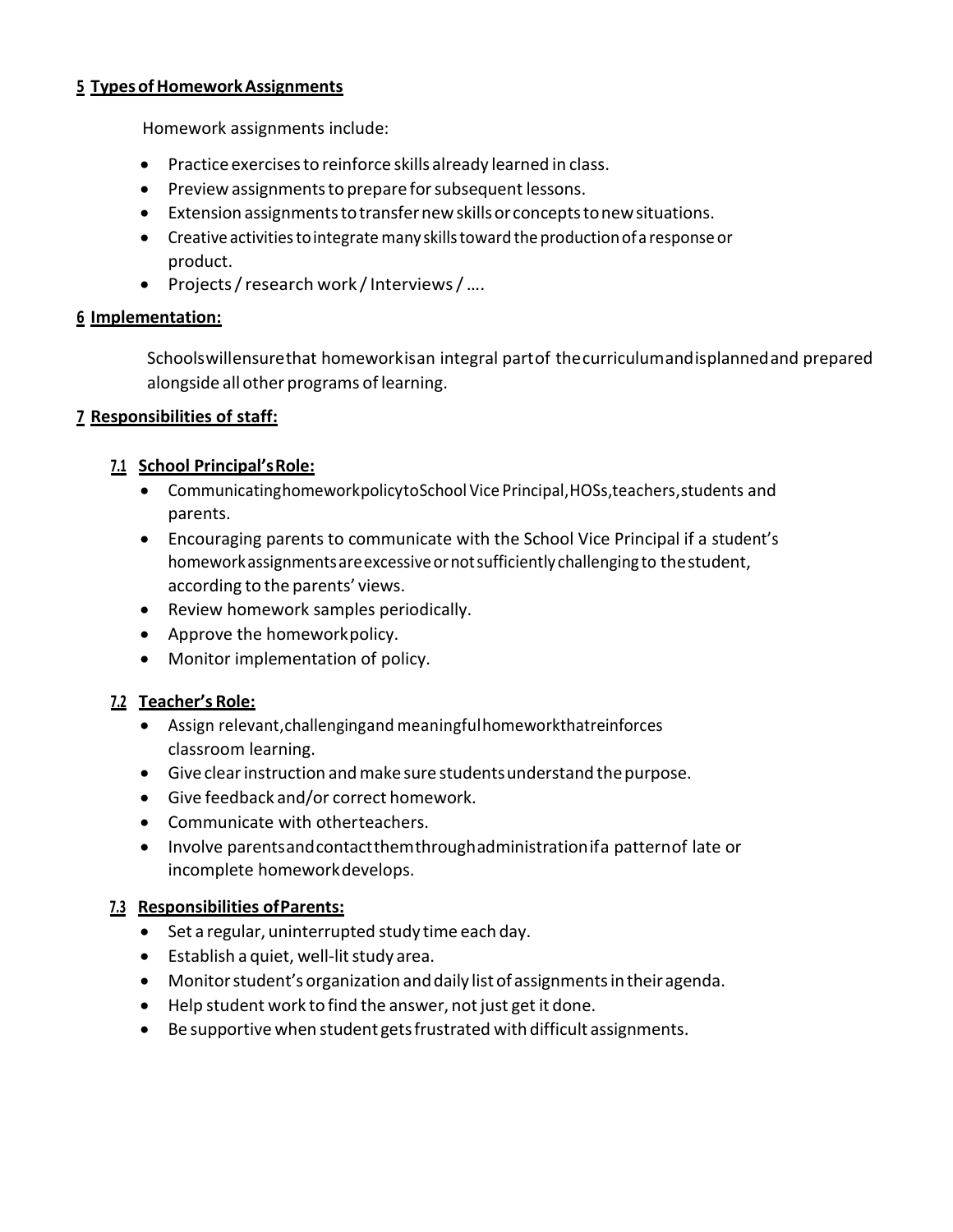- ContactHOS,School Vice Principal tostaywellinformedaboutthestudent's learning process.
- Demonstrate interest in child's learning by talking about his/her schoolday.
- Read to and with child from a variety of material.

#### **7.4 Responsibilities ofStudents:**

- Write down assignmentsin the "School Student Agenda"
- Besureallassignments areclear;don'tbeafraidtoaskquestionsifnecessary.
- Set aside a regular time for studying.
- $\bullet$  Find a quiet, well-lit study area.
- Workon homeworkindependentlywheneverpossible,sothatitreflectsstudentability.
- Produce quality work.
- Makesureassignmentsaredoneaccordingtothegiveninstructionsandcompletedon time.
- Recommended Time needed for daily student's work

| Years 1 and 2   | 20 minutes per day          |  |
|-----------------|-----------------------------|--|
| Years 3and 4    | 30 minutes per day          |  |
| Years 5 and 6   | 40 minutes per day          |  |
| Years 7 and 8   | 50-60 minutes per day       |  |
| Year 9          | 60 to 90 minutes per day    |  |
| Years 10 and 11 | 90 to 120 minutes per day   |  |
| Year 12         | 120 minutes per day or more |  |

#### **What isHomework?**

Homework is defined as educational tasks that are meant to be carried out or completed during nonclass hours. It is an aid in building life-long learning skillssuch asself-discipline, task commitment, time management, responsibility, independence, initiative, and problem- solving which is mainly focused around two basic issues:

# **What is Effective Homework?**

Effective homework is characterized by being:

- Meaningful and relevant.
- Purposefully planned toavoid overloading students with work.
- Clearly articulated by teachers and understood by students.
- Differentiated to meet the different students' learning needs.
- Reviewed in a timely manner.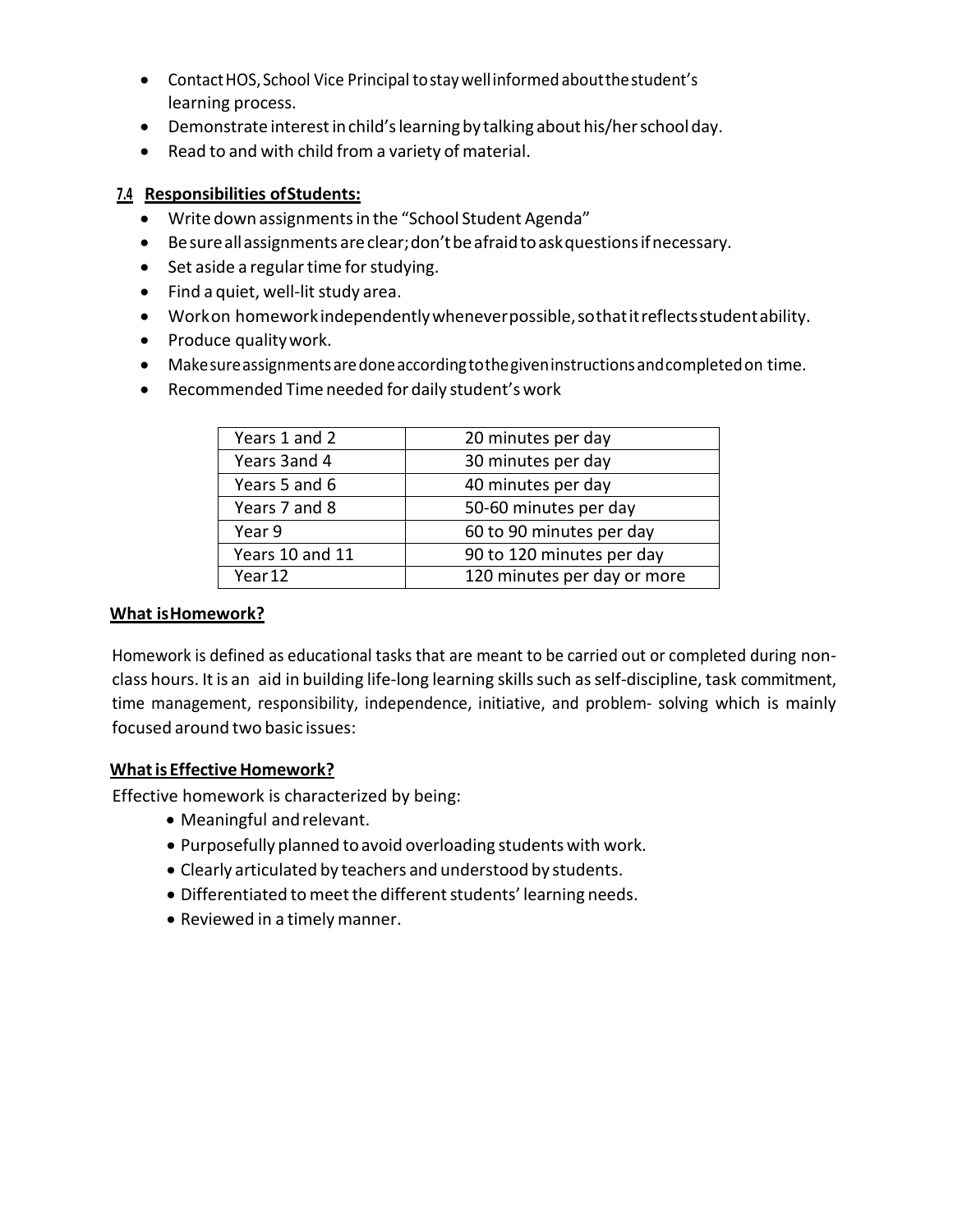#### **Whattypesofhomework dowe giveatourschool?**

Homework assignments include:

- Practice exercisesto reinforce skillswhicharealready learned in class.
- Preview assignments to prepare for subsequent lessons.
- Extension assignments to transfer new skills or concepts to new situations.
- Creativeactivitiestointegratemanyskillstowardtheproductionofaresponseorproduct.
- Projects, research work, interviews, etc....

#### **WhatistheTeacher'sRole?**

Out-of-class work is important for students; therefore, our teacher will:

- Assignrelevant,challengingand meaningfulhomeworkthatreinforces classroomlearning.
- Giveclearinstructionsandmakesurestudentsunderstandthepurposeofthehomework.
- Correct allassignmentsina timelyway,andprovide an appropriate feedback.
- Communicate results and concerns with peerteachers.
- Include assignment marks in the overall grading of students.
- Returncorrectedassignmentstostudentsforpurposesofself-correction,study,review and improvement of future assignments.
- Toafairextent,sometestquestionswillbedrawnfromthesamematerial asassignments. Studentswillsee inconcretewayshowcareful attentionto assignmentswillaidthemin achieving good resultson tests and other classroom work.
- When assignments, homework, or preparation are not being done, teachers have an obligation to inform parents. If a student is consistently not preparing assignments, the teacher has an accountability to contact parents. Parents also have a responsibility to inform teachers when an unforeseenemergency prevents astudentfromfollowing the regular homeworkschedule.

# **WhatistheParents' Role?**

Regarding homework, parents play a major role by doing the following:

- Setting a regular, uninterrupted study time each day.
- $\bullet$  Establishing a quiet, well-lit study area.
- Monitoring student'sorganization anddaily list of assignmentsintheirdiary.
- Being supportive when student getsfrustrated with difficult assignments.
- Contacting School vice Principal, HOS, or Subject Coordinator to keep them well- informed about the student'slearning process at home.
- Demonstratinginterestinthe student'slearning bytalkingabouthis/herschoolday